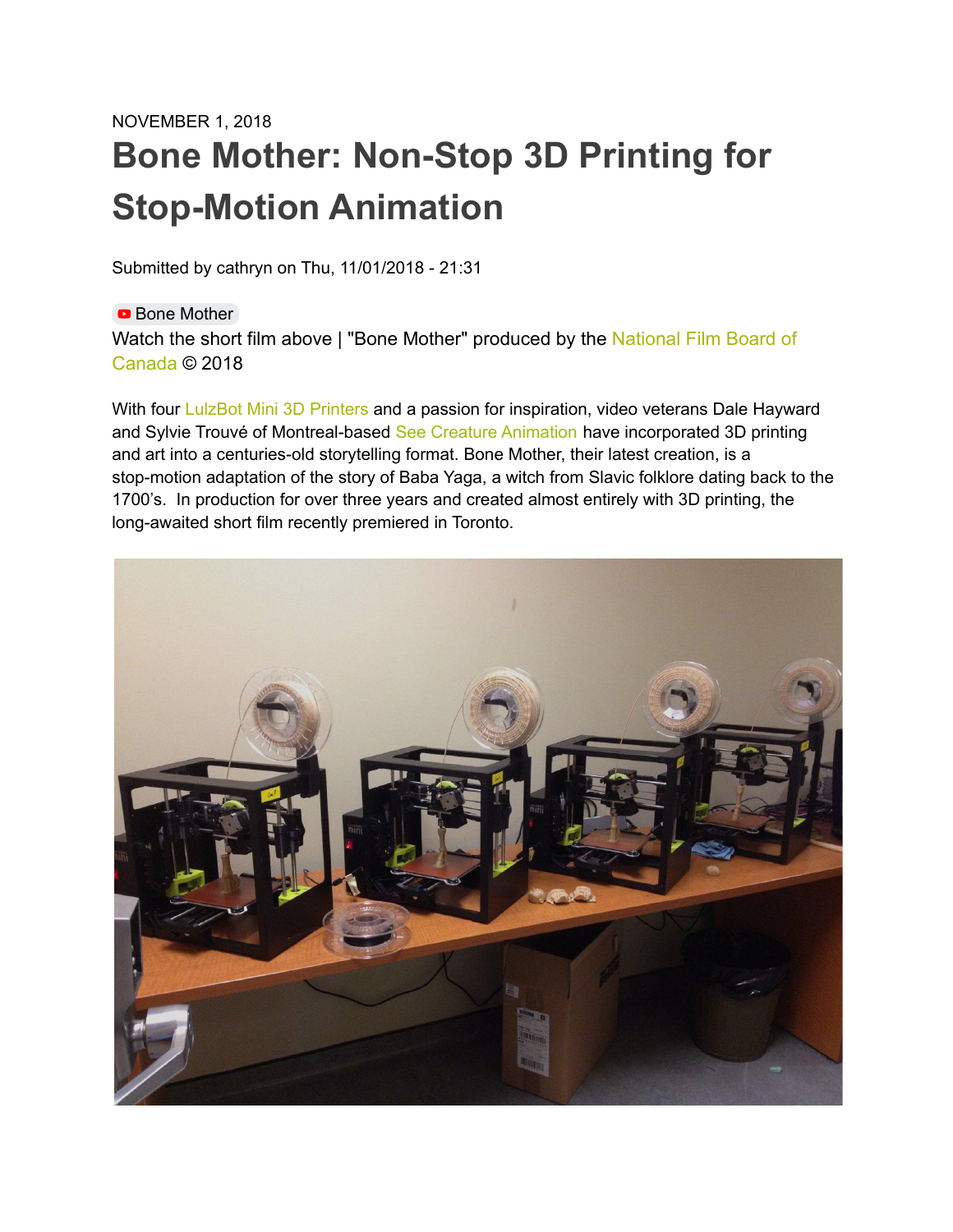The production of Bone Mother was See Creature's first foray into additive manufacturing. The [National](https://www.nfb.ca/) Film Board of Canada, who produced the film in collaboration with See Creature, was excited about the creative combination of 3D printing and art. In their quest for a robust, affordable machine, they chose the LulzBot Mini. "After trying a few other brands, the LulzBot Minis were the perfect solution," Hayward said, citing automatic bed leveling and the nozzle wiping feature among the team's favorite features. They were immensely satisfied with their initial purchase of one LulzBot Mini, and soon added three more to their studio for their stop-motion animation film.

## **Reliability and Consistency: Keys to Success**

The sheer magnitude of modeling and 3D printing required for the characters and the set meant the team had no room for downtime. They printed over 1,500 unique faces for two characters. "One of the primary reasons we decided to use 3D printers was to get a greater range of character facial expressions and dialogue," said Hayward. "We needed a solution that was going to give us a mode of registration that would be totally consistent without too much cleaning up."



Showing the light infill pattern of the 3D printed face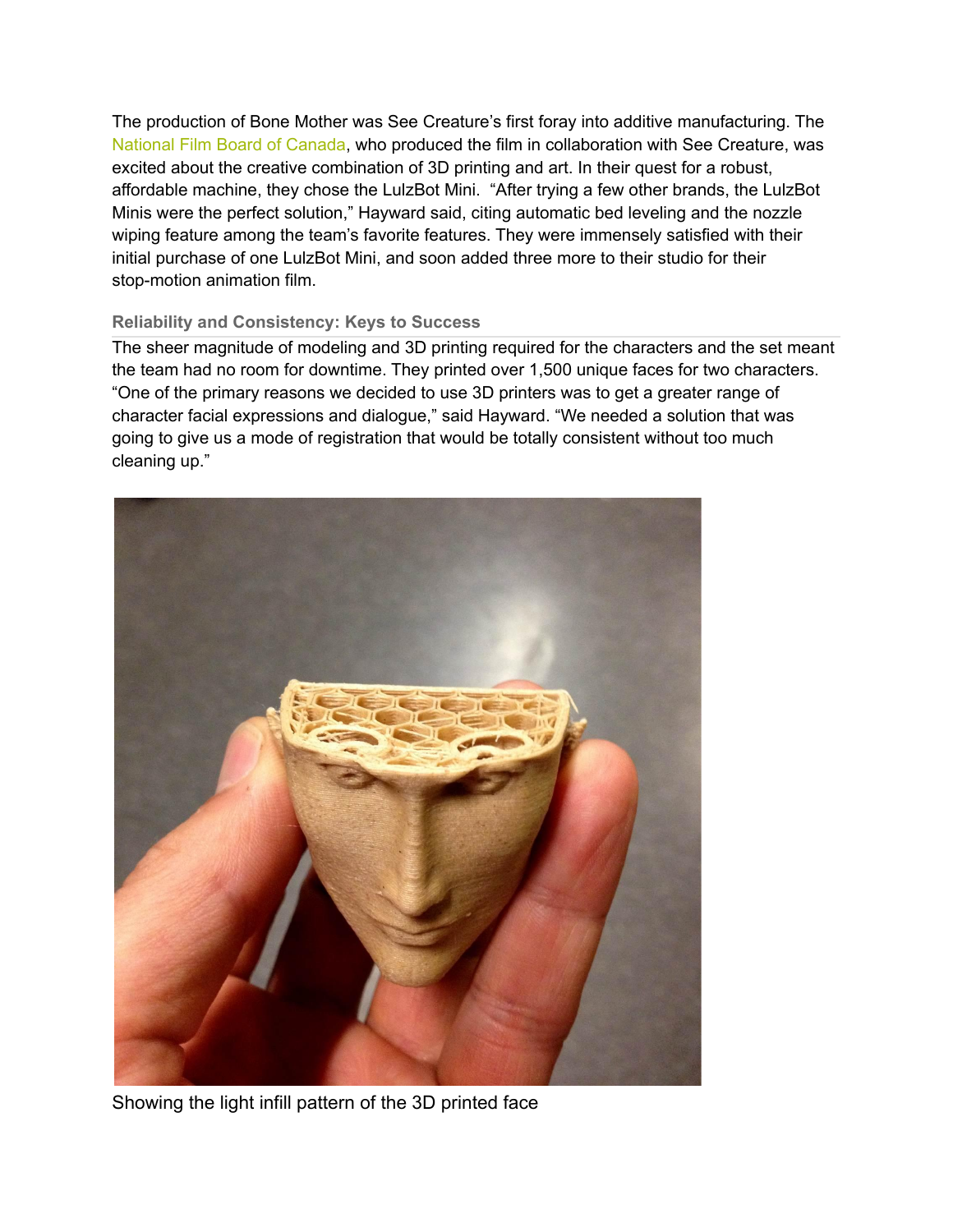For the characters' faces. See Creature used colorFabb's [woodFill](https://www.lulzbot.com/store/filament/woodfill) PLA blend to add to the film's old-world, natural feel. Because there were so many to print, they used a light infill to reduce the total print time and amount of filament used. To further enhance the film's aesthetic, the team made adjustments to reduce the precision of the prints. "Our main character, Baba Yaga is an ancient witch and naturally she should have wrinkles," Hayward stated. "So instead of sculpting them into the computer model, we found that if we print the face lying down, the layers look like a topographical map and the print naturally accentuated the curves of her face, creating a lot of the wrinkles for us. We loved the look and it fit her character so much that we actually lowered the resolution to get even more stepping."

## **Expanding Possibilities with LulzBot 3D Printers**

Hayward and Trouvé developed a script in a 3D computer graphics application to expedite the animation process, creating uniquely-stamped, frame-by-frame STL files and an exposure sheet to follow during the stop-motion animation shoot. "But of course during production, shots change, new ones are created and we had to make new sequences of faces visually," Hayward said. In reference to the dependability of LulzBot 3D Printers, he added, "Since the prints were super reliable, we could move between sequences without trouble."



The affordability of LulzBot 3D Printers enabled See Creature to integrate newer technologies into their creations. "Where technology has forced traditional hand-drawn animation to adapt or